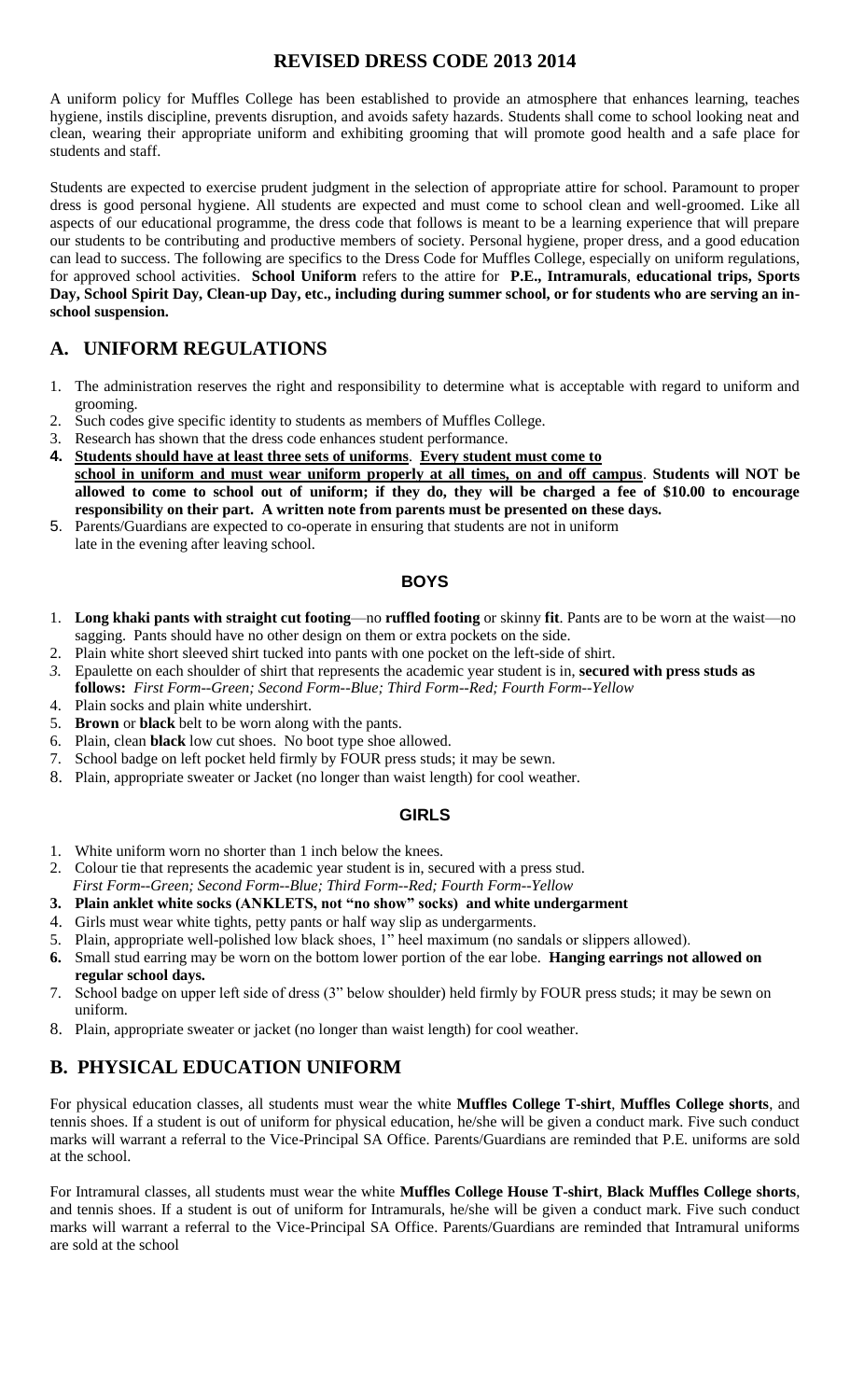## **C. APPROPRIATE SCHOOL ATTIRE FOR APPROVED SCHOOL ACTIVITIES**

## **N.B. Only Muffles College shirts are considered acceptable tops.**

#### **PANTS/SKIRTS**

1. Pants must be secured and worn at the waist, no lower. Sag style is not permitted. (Plain, appropriate gym shorts may be worn only on Sports Day).

- **1.** Skirts should be no shorter than one inch below the knee.
	- 3. Undergarments for both boys and girls should not be exposed in any way.

4. Length of pants should not extend beyond the bottom of the shoe and should not drag on the floor. ¾ pants are permitted.

- 5. Tear-away pants (snap pants) are not permitted.
- 6. Cut-offs of any type are not permitted.

#### **OFFENSIVE DRESS**

1.**The following are not permitted**: School bags, clothing, patches, buttons, pins, tattoos, or jewelry with sexually suggestive writing/pictures; or that are lewd, offensive, vulgar, or obscene; or that depict the occult; or that has sacrilegious signs or symbols; or that represent gang membership; or advocating violence.

2. Clothing, patches, pins, tattoos, or jewelry which advocate, advertise, or promote the use of tobacco, alcohol, or drugs, or any substance prohibited by law or school policy are not permitted.

**2.** Jeggings and Leggings.

#### **FOOTWEAR**

- 1. Some sort of shoe must be worn at all times.
- 2. Sandals may be worn on approved school spirit days
- 3. Shoes with laces must be tied.

#### **JEWELRY**

1. Spiked jewellery, chains, or any jewellery that may cause injury or constitute a hazard are not permitted. **Girls only may wear a small pair of stud earrings** on the lower part of the earlobe. Girls and boys may wear watches.

2. If excessive jewellery is worn, the teacher will ask the student to remove the excess jewellery and will deposit it at the Business Office where the student may retrieve it as soon as possible upon the payment of a \$5.00 fine per item.

3. Body piercing other than ears for girls is not permitted to be worn in school.

#### **HEADWEAR**

1. Hats, bandanas, rags, sunglasses, visors, and sweatbands are not permitted to be worn on any school sponsored activity. (**Hats may be worn on Sports Day only**.)

#### **HEALTH AND HYGIENE**

1. Any apparel that is judged to be unhealthy or unsanitary (e.g. clothing that is dirty and/or gives off a foul odor) is not permitted.

2. Each student is expected to maintain good personal hygiene.

3. Body piercing is not permitted; i.e., eyebrows, lips, nose, etc.

#### **GROOMING**

1. Face must be clean-shaven, with no beards, goatees, or mustaches. Sideburns are not to extend below the earlobe.

2. Boy's hair must not extend past the mid-point of the collar of the uniform shirt, below the earlobe, or below the eyebrows.

3. Boys may not have ponytails, pigtails, or braids of any kind. Hair at no time should be in students' eyes. Male students are not to grow their hair long or style their hair in any manner that is distracting. Hair coloration is not permitted.

4. Boy's and girl's hair should be neatly groomed and not interfere with performance.

5. Girl's hair should be kept clean and simply styled. No extreme hairdos or hair curlers may be worn during school, and hair coloration is not permitted.

Any student without a valid note from the VP SA for not being in uniform will receive one **(1) jug**, which must be served at the next scheduled jug following the infraction. Teachers will ask students to remove, if possible, the inappropriate uniform item, which will be sent to the Vice-Principal's office where it may be claimed at the end of the semester after paying a fine of five dollars **(\$5.00); money goes towards our works of Mercy.**